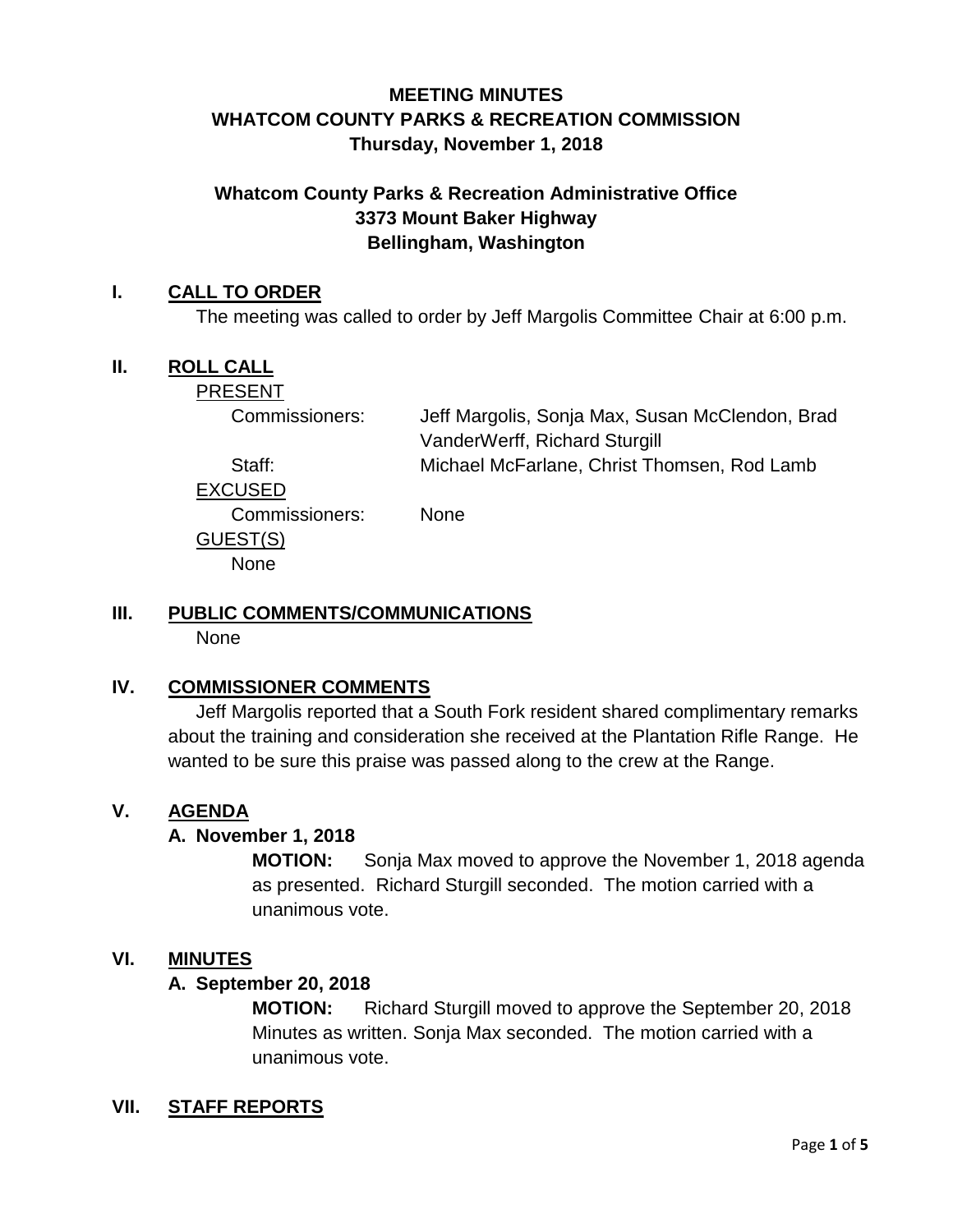# **A. Director's Report – Michael McFarlane**

- **i. Master Gardeners and WSU Whatcom County Extension –** The interagency agreement and the memorandum of agreement drafts for the Master Gardener's Foundation and WSU Whatcom County Extension are being reviewed by each group and should be on the agenda for the Commission's December meeting. The agreements are pretty typical of past agreements with a couple of exceptions for the Master Gardeners. The Master Gardeners are hoping to put up a new greenhouse at Hovander (not one that the public sees) and will begin paying the water bill for both of the greenhouses.
- **ii. Birch Bay Beach Park –** Whatcom County Public Works has requested an agenda item be added to the Commission's January 2019 meeting allowing for public comment on Birch Bay Beach Park. WC Public Works is working on the Birch Bay Beach Park berm and trail and because the project is federally funded and crosses park property, Public Works needs to compensate for the removal of any recreational attributes and any damage caused to the property. The reality of this project is that Public Works will be enhancing the shoreline and making improvements that will be beneficial for recreation. The Commission will make a recommendation at the January meeting and a copy of the minutes will be forwarded to Public Works for their files.
- **iii. Board Vacancies –** There have not been any applicants for the Board Vacancies in District 1 or District 4.
- **iv. Birch Bay Park Acquisition –** Conservation Futures funds were used to purchase this property. Whatcom County Parks & Recreation got a letter of retroactivity from the Recreation and Conservation Office to apply for a grant to fund this acquisition and was awarded \$1,000,000 out of the Aquatic Lands Enhancement Account. The deed restriction for the property has been sent to the Recreation and Conservation Office so that the grant money can be collected. The money will be placed in the Park's Special Revenue Fund and earmarked for developments at the Birch Bay Park. A small portion may be used to replace the fence at the front of the property, but otherwise it will sit there until there are sufficient funds for the \$3.5 - \$4 million project.
- **v. Letters of Support –** A number of agencies apply for additional funding through the Recreation and Conservation Office at this time of year. The Whatcom County Parks & Recreation Department wrote two letters of support; one for State Parks for funding to maintain the Sno-Parks and one for the Nordic Ski Club for funding to clear and groom cross country ski trails.
- **vi. Festival of Trees –** The Council on Aging is having a Festival of Trees on December 1<sup>st</sup> at the Leopold. Tickets are \$50.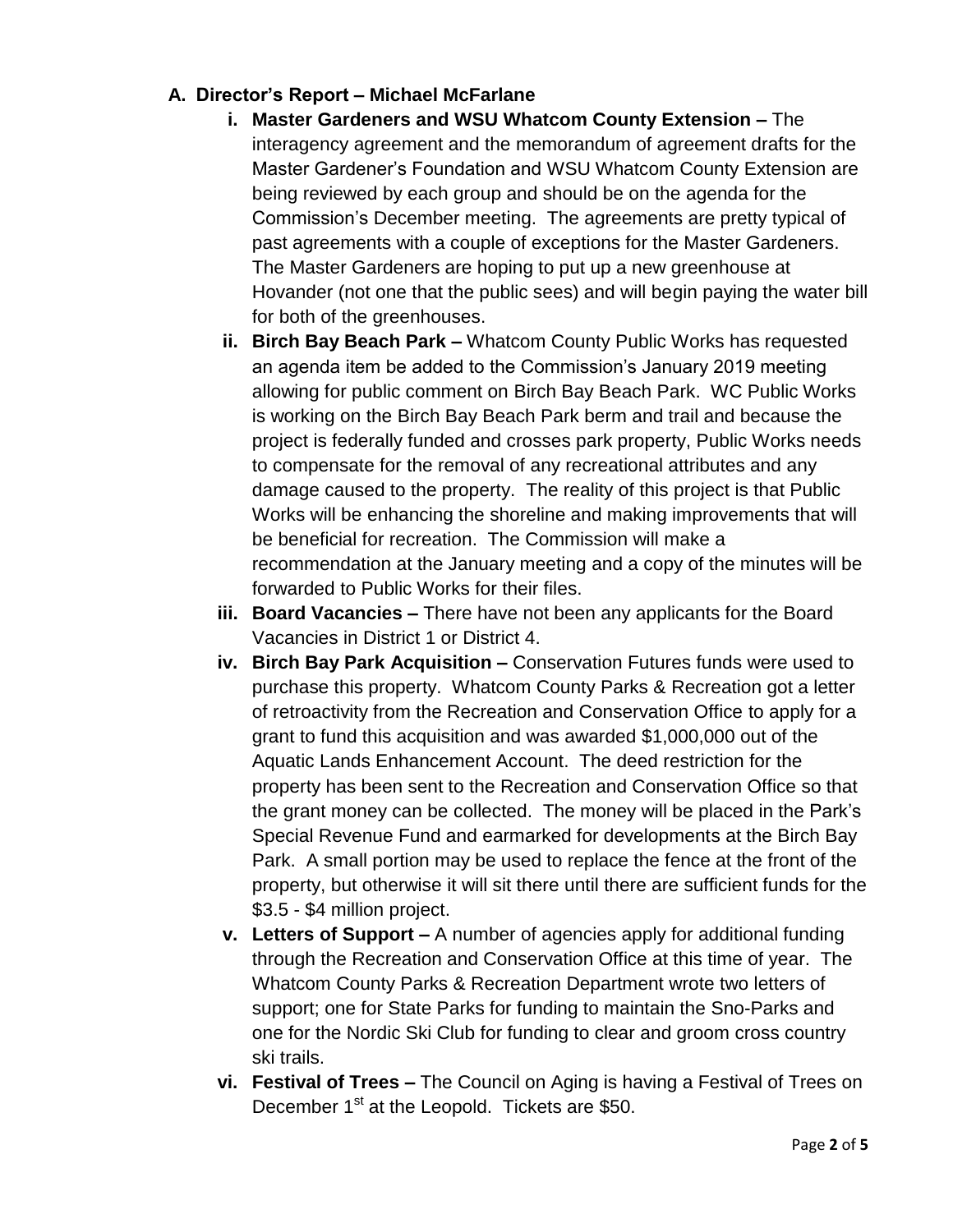- **vii. Natural Resources Committee Presentation –** Michael McFarlane will be giving a presentation on the general operations of the Whatcom County Parks & Recreation Department to the County Council's Natural Resources Committee on Wednesday, November  $7<sup>th</sup>$  at 9:30 a.m.
- **viii. Little Squalicum Park –** The United States Environmental Protection Agency is trying to get a restrictive covenant on Little Squalicum Park so that the cap is not disturbed. This is a Superfund Site that was cleaned up and capped five years ago because the Oeser Company operated a wood-treating facility on the property.

#### **B. Operations Report – Christ Thomsen**

- **i. Staff –** The Regional Park Supervisor position was filled last month by Jill Jacoby through an internal promotion. The Park Ranger position that became vacant from that promotion was filled by Kevin Nansel. Kevin Nansel was hired last year as a Park Attendant after working for Whatcom County Parks & Recreation for three years as a seasonal employee. Kevin has been able to work in every region in the department and as a result, is bringing experience and knowledge that many of our full time employees never have the opportunity to get.
- **ii. General Updates –** The crew is currently working on routine maintenance activities and the winterizing of park properties. The first flood warning happened today, so flood preparations are being readied for the rainy season. Work on the fence at South Fork Park has required a lot of staff time, but is coming along well and looking really good. The remodel/renovation has begun at Semiahmoo.

#### **C. Planning & Development Report (Rodney Lamb)**

- **i. Hovander River Trail Mitigation –** Rod submitted the "As-built" documentation last month to Whatcom County Planning & Development Services for the planting that was done for the Hovander River Trail Mitigation project in 2014. The planting is performing to expectations and the case is now closed.
- **ii. Hovander Maintenance Shop –** There was a pre-application meeting with Whatcom County Planning & Development Services on October 11<sup>th</sup> for the Hovander Maintenance Shop. It was an informal meeting to review the permit approval and code requirements, as well as paint a general picture of what to anticipate with the project. Rod received the staff report from PDS today, but hasn't had a chance to look at it. Rod will distribute it to the WC Parks staff working on that project.
- **iii. Maple Creek Bridge –**Whatcom Land Trust (WLT) assisted WC Parks with the installation of the required mitigation plants at the Maple Creek Bridge site on October 19<sup>th</sup>. It was a beautiful, warm October day with blue sky and amazing fall color. WLT had one project lead, three interns, and seven volunteers that helped install the three hundred plants.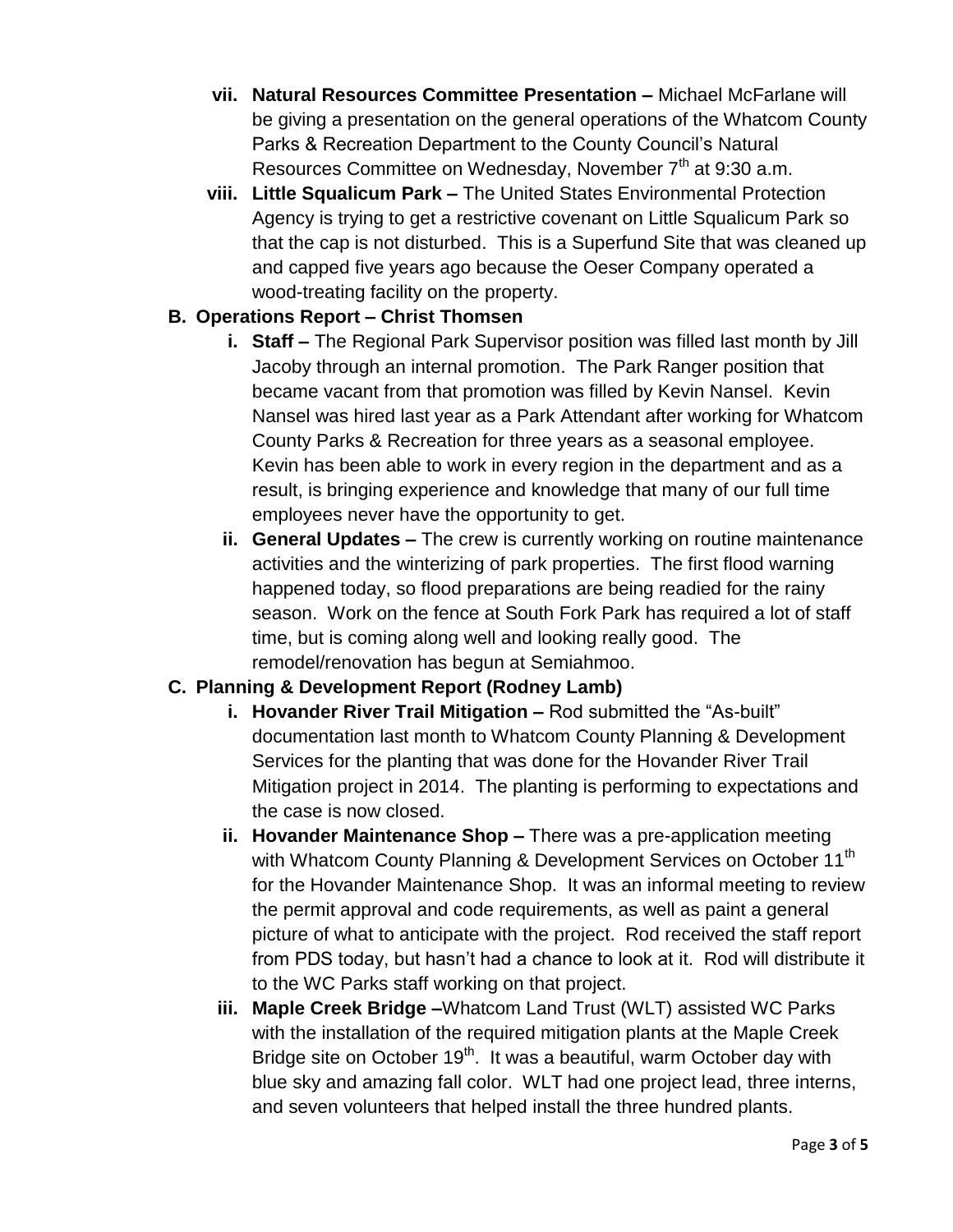- **iv. Lighthouse Marine Park Playground –** Rod submitted a grant application in August to GameTime, the manufacturer of the playground equipment for Lighthouse Marine Park. GameTime approved a grant that equals about a 33% discount on the playground equipment. The playground chosen for Lighthouse Marine Park is a bit larger than the one previously shown to the Commission; it accommodates more children with additional slides and climbing structures. GameTime is already in the manufacturing process; the playground will ship after Thanksgiving and arrive on site sometime in December.
- **v. 2019 – 2020 Capital Projects –** Rod is continuing to work on 2019 2020 Capital Projects. In particular, preparing for the Silver Lake campground improvement project, that can start after the approval of the budget by the County Council.
- **vi. Lighthouse Marine Park Dock –** Rod received an engineer's estimate of about \$9,000 per float to repair the dock up at Lighthouse Marine Park; this is about the cost of the dock when it was first installed. Rod has reached out to a couple of local metal fabricators to get additional quotes. Both manufacturers have had some very good insight on repairing the dock and have raised some concerns about the structural components of the dock. This project will require a budget supplemental and depending on the cost, may fall into a Public Works category.

# **VIII. UNFINISHED BUSINESS**

None

# **IX. NEW BUSINESS**

**A. Review 2019 – 2020 Parks & Recreation Department Budget –** The Executive released the budget in October and now the County Council is reviewing it. The Council will vote on the budget on November  $20<sup>th</sup>$ . WC Parks staff presented the Parks & Recreation Budget to the Council on Tuesday. A couple of the Council Members brought up the concept of having a private entity operate the Plantation Rifle Range. There didn't seem to be a lot of support from the other Council Members. Some major pieces of the budget include staffing increases (one Park Attendant in 2019 and one in 2020), a pay increase for part-time and seasonal staff to aid in recruitment and retention (\$1.00 in 2019 and \$0.75 in 2020), a 3% increase for the Senior Centers to help fund increasing labor costs, and funds to repair some of the historic buildings throughout the parks. Other pieces of the budget include funding for a major renovation at Silver Lake Park, funds to cover the costs associated with increased utilities, waste removal, water and sewer, and funds to replace picnic tables, fire rings, and grills throughout the park system. Boats and small equipment are being transferred out of the ER&R fund managed by Public Works to the WC Parks budget. There are some increased